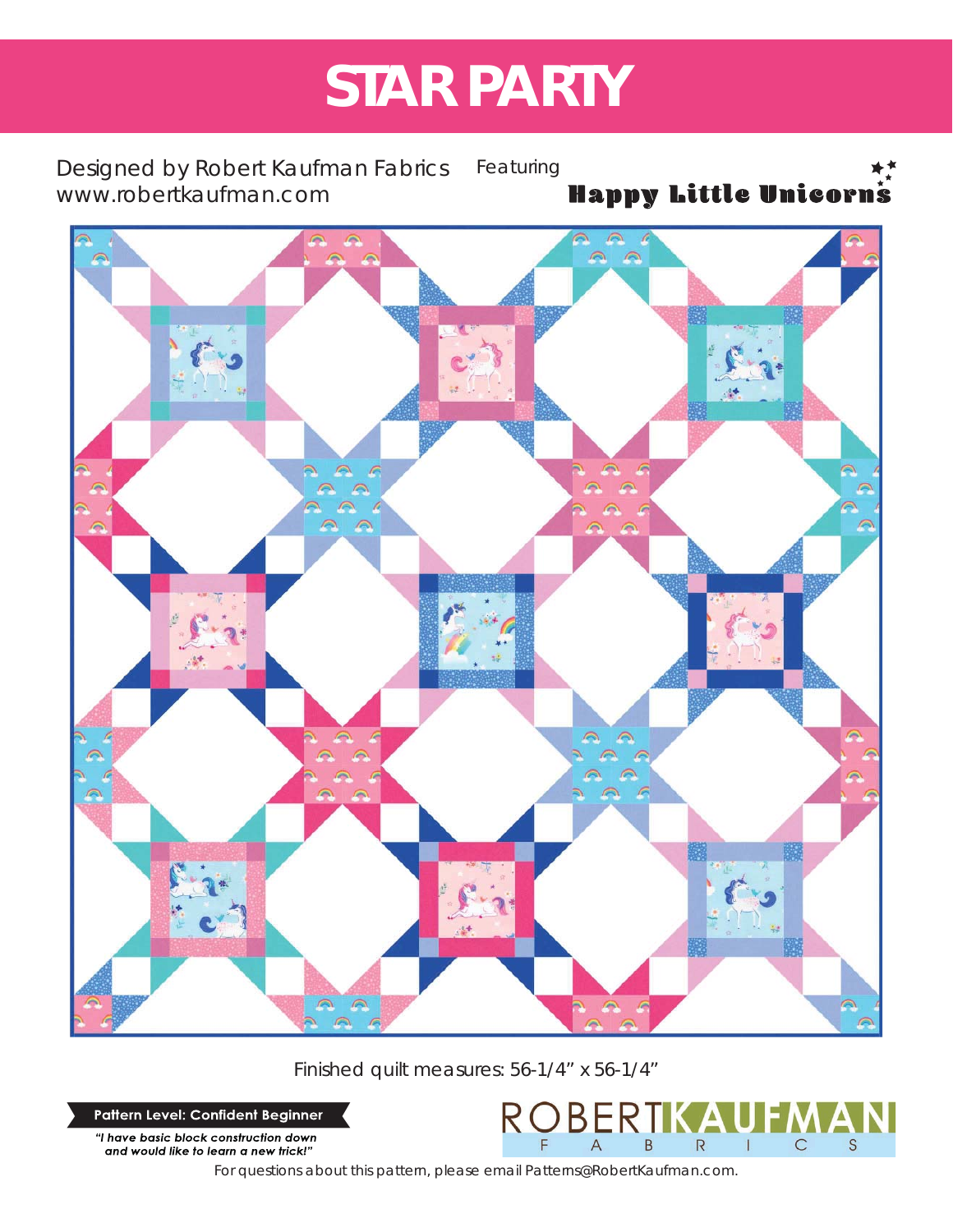# Fabric and Supplies Needed

| Color                                                                      | Fabric       | Name/SKU                                                    | Yardage                      | Color                                          | Fabric       | Name/SKU                                          | Yardage             |
|----------------------------------------------------------------------------|--------------|-------------------------------------------------------------|------------------------------|------------------------------------------------|--------------|---------------------------------------------------|---------------------|
|                                                                            | Α            | K001-1387<br><b>WHITE</b>                                   | $2-1/4$ yards                |                                                | $\mathsf{H}$ | K001-45<br><b>POOL</b>                            | *one fat<br>quarter |
|                                                                            |              | FQ-1278-12,<br>*containing each of<br>the following fabrics | one fat<br>quarter<br>bundle |                                                |              | K001-487<br>CORSAGE                               | *one fat<br>quarter |
|                                                                            | $\mathsf B$  | AUI-17163-10<br><b>PINK</b>                                 | *one fat<br>quarter          |                                                | J            | AUI-17164-4<br><b>BLUE</b>                        | *one fat<br>quarter |
|                                                                            | $\mathsf{C}$ | AUI-17163-4<br><b>BLUE</b>                                  | *one fat<br>quarter          |                                                | $\sf K$      | K001-32<br><b>SURF</b>                            | *one fat<br>quarter |
|                                                                            | $\Box$       | AUI-17165-10<br><b>PINK</b>                                 | *one fat<br>quarter          |                                                | L            | AUI-17164-10<br><b>PINK</b>                       | *one fat<br>quarter |
|                                                                            | E            | AUI-17165-4<br><b>BLUE</b>                                  | *one fat<br>quarter          |                                                | M            | K001-419<br><b>AZALEA</b>                         | *one fat<br>quarter |
|                                                                            | F            | K001-27<br>CORNFLOWER                                       | *one fat<br>quarter          |                                                | Binding*     | K001-32<br><b>SURF</b><br>*Also used for Fabric K | 1/2 yard            |
|                                                                            | G            | K001-489<br><b>GUMDROP</b>                                  | *one fat<br>quarter          | You will also need:<br>3-5/8 yards for backing |              |                                                   |                     |
| Copyright 2017, Robert Kaufman<br>For individual use only - Not for resale |              |                                                             |                              |                                                |              |                                                   |                     |

# *Fabric amounts based on yardage that is 42" wide.*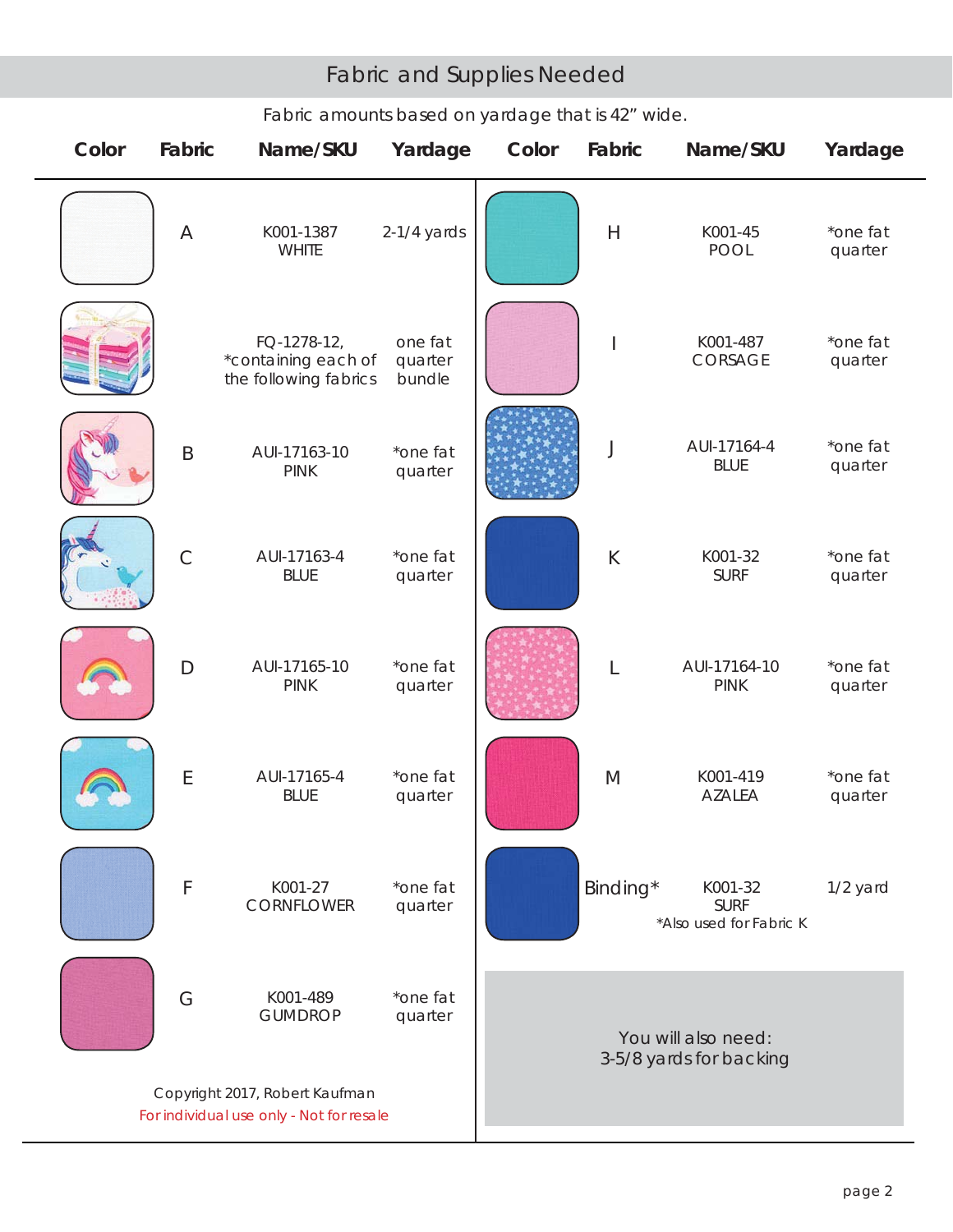- Read through all of the instructions before beginning.
- All of the seam allowances are 1/4" unless otherwise noted.
- Press seam allowances open unless otherwise noted.
- Width of fabric (WOF) is equal to at least 42" wide.
- Right sides together has been abbreviated to RST.
- Remember to measure twice and cut once!

# Cutting Instructions

#### **From Fabric A, cut:**

six 8-1/4" x WOF strips. Subcut: thirty-six 6" x 8-1/4" rectangles four 3-3/4" x WOF strips. Subcut: thirty-six 3-3/4" squares for the HSTs three 3-1/4" x WOF strips. Subcut: thirty-six 3-1/4" squares

#### **From Fabric B, fussy cut:**

four 5-3/4" squares

#### **From Fabric C, fussy cut:**

five  $5-3/4$ " squares

#### **From each of Fabrics D and E, cut:**

four 3-1/4" x 21" strips. Subcut: eighteen 3-1/4" squares

#### **From Fabric F, cut:**

two 3-3/4" x 21" strips. Subcut: ten 3-3/4" squares for the HSTs four 1-3/4" x 21" strips. Subcut:

 eight 1-3/4" x 5-3/4" rectangles four 1-3/4" squares

#### **From Fabric G, cut:**

two 3-3/4" x 21" strips. Subcut: eight 3-3/4" squares for the HSTs two 1-3/4" x 21" strips. Subcut: four 1-3/4" x 5-3/4" rectangles four 1-3/4" squares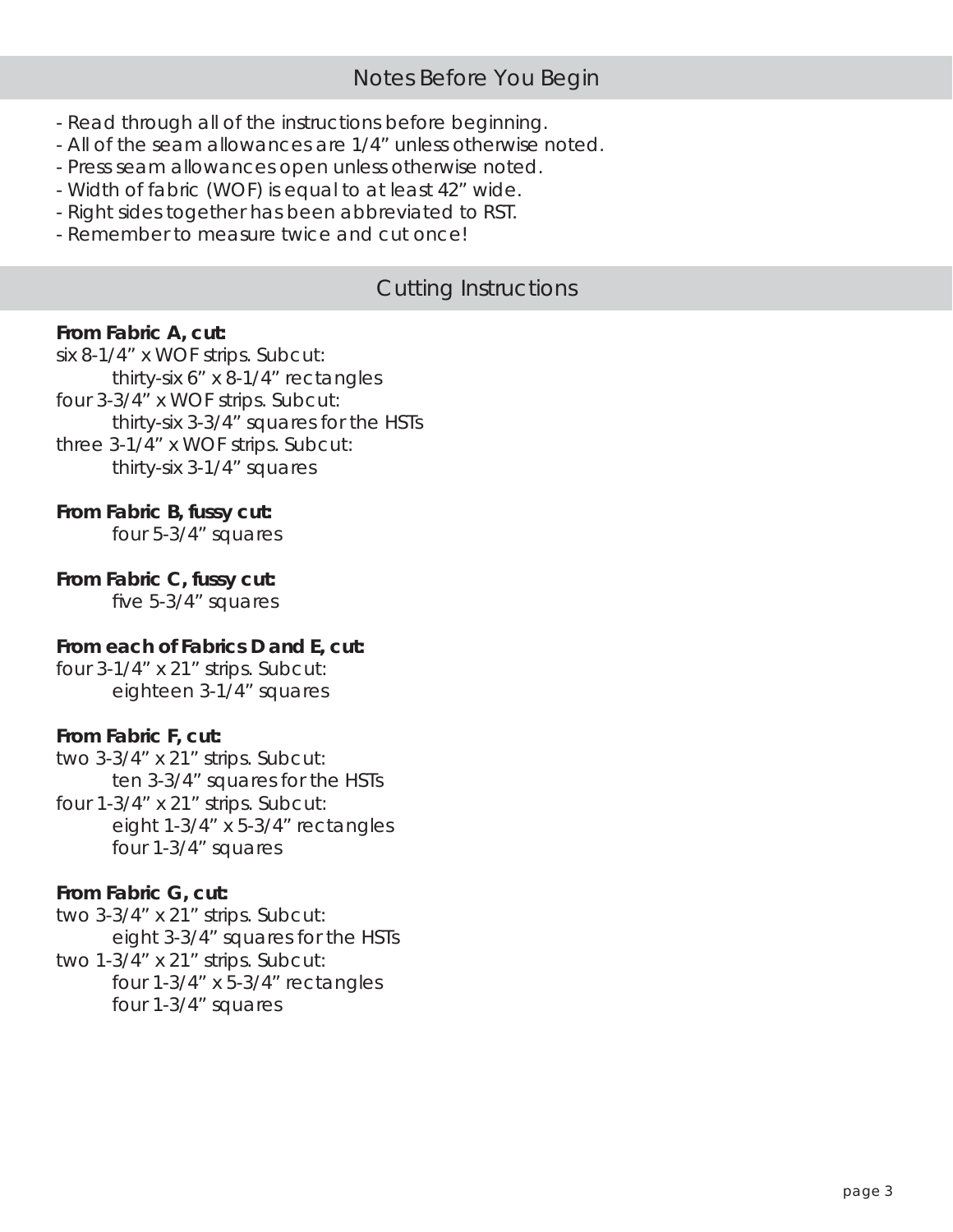#### **From Fabric H, cut:**

- one 3-3/4" x 21" strip. Subcut: four 3-3/4" squares for the HSTs
- two 3-1/4" x 21" strip. Subcut:

eight 3-1/4" squares for the stitch-and-flip corners

two 1-3/4" x 21" strips. Subcut: four 1-3/4" x 5-3/4" rectangles four 1-3/4" squares

#### **From Fabric I, cut:**

four 3-1/4" x 21" strips. Subcut: twenty-four 3-1/4" squares for the stitch-and-flip corners

two 1-3/4" x 21" strips. Subcut: four 1-3/4" x 5-3/4" rectangles four 1-3/4" squares

#### **From Fabric J, cut:**

one 3-3/4" x 21" strip. Subcut: one 3-3/4" square for the HSTs Trim the remainder of the strip to 3-1/4" wide, then subcut: four 3-1/4" squares for the stitch-and-flip corners

two 3-1/4" x 21" strips. Subcut: twelve 3-1/4" squares for the stitch-and-flip corners, for a total of sixteen two 1-3/4" x 21" strips. Subcut:

 four 1-3/4" x 5-3/4" rectangles eight 1-3/4" squares

#### **From Fabric K, cut:**

one 3-3/4" x 21" strip. Subcut: one 3-3/4" square for the HSTs Trim the remainder of the strip to 3-1/4" wide, then subcut: four 3-1/4" squares for the stitch-and-flip corners

two 3-1/4" x 21" strips. Subcut:

twelve 3-1/4" squares for the stitch-and-flip corners, for a total of sixteen

two 1-3/4" x 21" strips. Subcut:

 four 1-3/4" x 5-3/4" rectangles four 1-3/4" squares

#### **From Fabric L, cut:**

- one 3-3/4" x 21" strip. Subcut:
	- four 3-3/4" squares for the HSTs
- two 3-1/2" x 21" strip. Subcut:

eight 3-1/4" squares for the stitch-and-flip corners

two 1-3/4" x 21" strips. Subcut:

 four 1-3/4" x 5-3/4" rectangles four 1-3/4" squares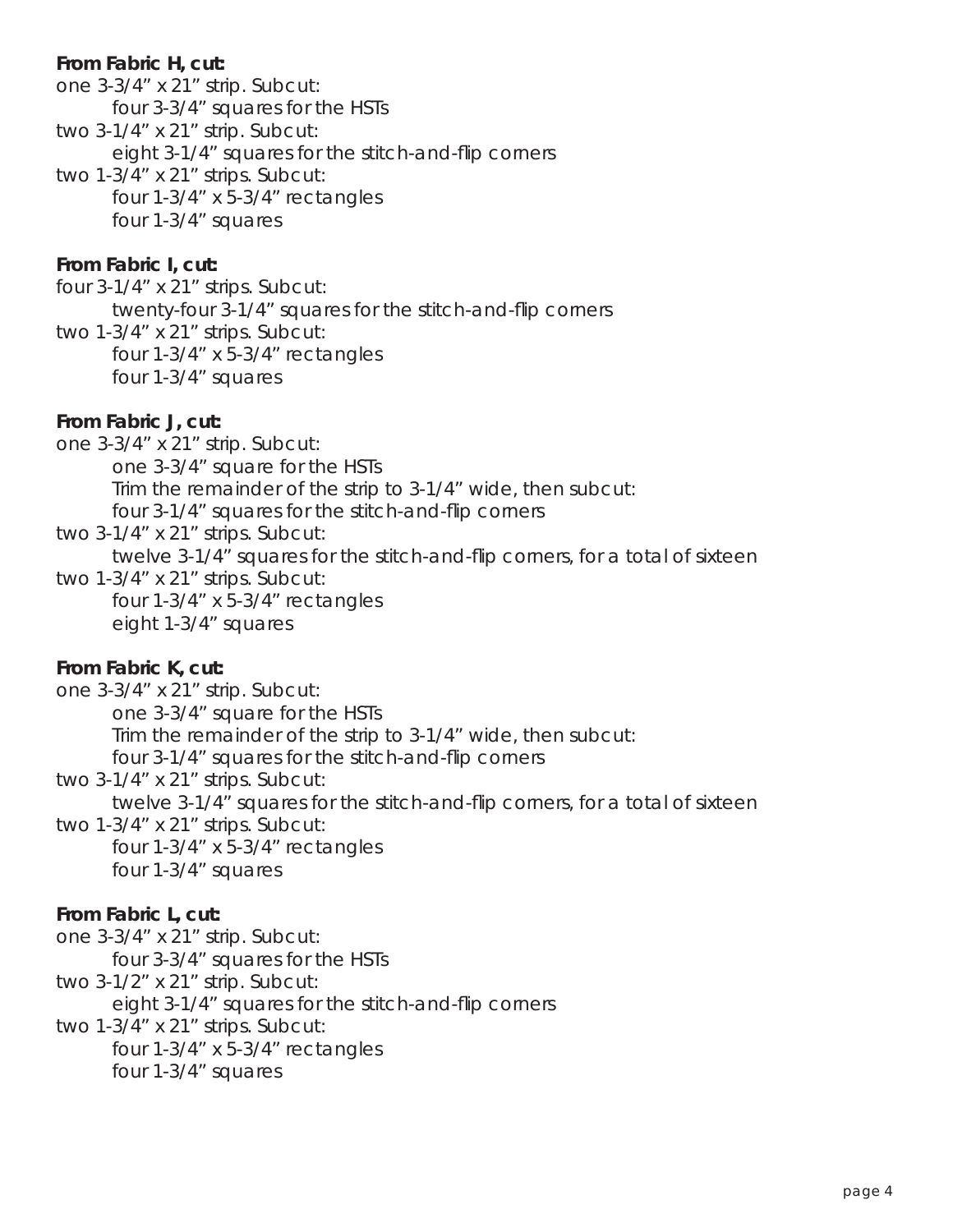### **From Fabric M, cut:**

two 3-3/4" x WOF strips. Subcut: eight 3-3/4" squares for the HSTs one 1-3/4" x WOF strip. Subcut: four 1-3/4" x 5-3/4" rectangles four 1-3/4" squares

**From the Binding Fabric, cut:** six 2-1/2" x WOF strips

## Prepare for HSTs and Stitch-and-Flip units

On the wrong side of all 3-1/4" square stitch-and-flip units and all 3-3/4" Fabric A squares, mark a diagonal from corner to corner, in pencil. Set aside for Steps 1 and 4.

Assemble the Half-Square Triangles (HSTs)

**Step 1:** Pair a 3-3/4" Fabric A square with a 3-3/4" print or solid color square, RST. Sew 1/4" away from both sides of the marked line. Cut on the marked line, creating two half-square triangles (HSTs). Press toward the darker fabric. Trim to 3-1/4" square. Repeat with all 3-3/4" Fabric A squares to make a total of seventytwo HSTs.

*Note: Block 1 is shown in the steps here. Construction for the remainder of the blocks uses the same process. Refer to the Quilt Assembly Diagram for the fabric placements and parings for the remaining blocks.* 

**Step 2:** Gather four 1-3/4" x 5-3/4" Fabric F rectangles. Sew two to opposite edges of a Fabric C square. Press away from the center square.

**Step 3:** Sew a 1-3/4" Fabric H square to opposite edges of the remaining two 1-3/4" x 5-3/4" Fabric F rectangles. Press toward the rectangles. Sew these units to the top and bottom edges of the center square. Press away from the center square.

# Assemble the Blocks





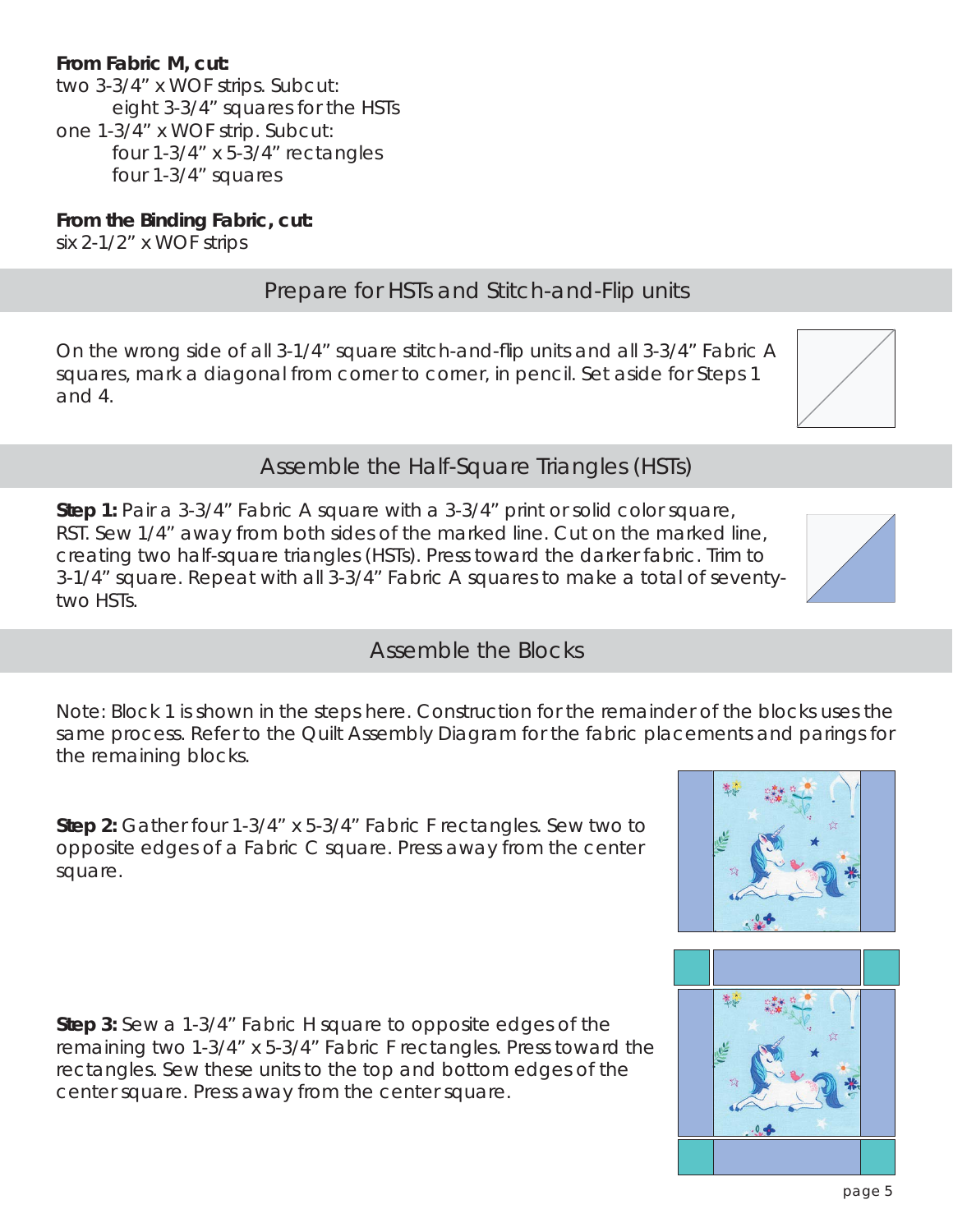**Step 4:** Place one 3-1/4" Fabric I square in the top left corner of a 6" x 8-1/4" Fabric A rectangle, with the marked diagonal as shown. Sew on the marked line. Trim to leave a 1/4" seam allowance, then press the triangle toward the corner. Repeat with the top right corner of the Fabric A rectangle. Repeat to make four units like this.

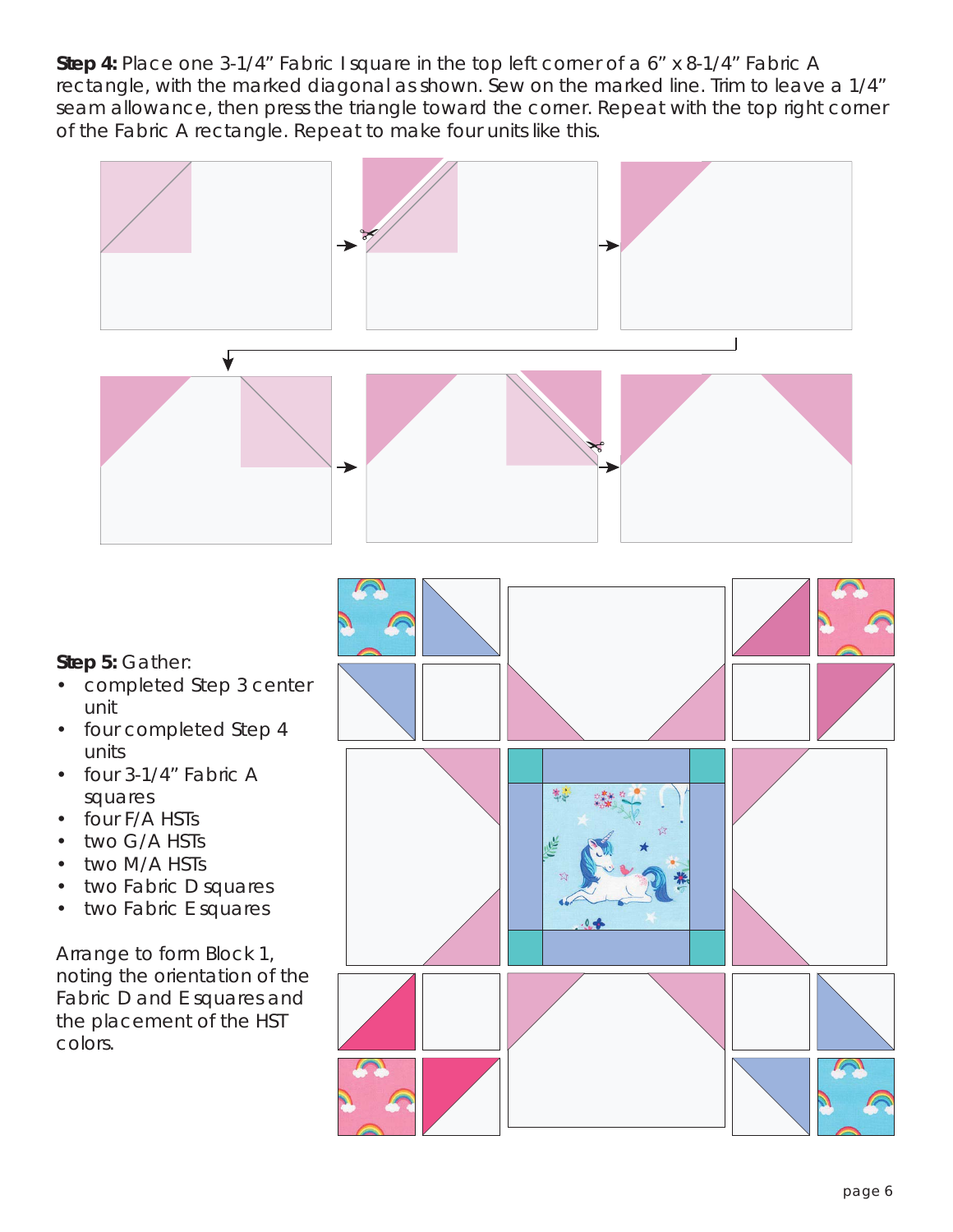**Step 6:** Beginning in the top left corner, sew a four-patch unit, pressing the row seams away from the HSTs. Press the final seam open. Repeat to create a total of four four-patch units.



**Step 7:** Sew the block together in three rows of three, pressing the seams toward the 6" x 8-1/4" units. Sew the rows together, pressing the seams open or to one side. The resulting block will measure 19-1/4" square.



Repeat Steps 2-7 to create Blocks 2-9. Note the fabric placement in each block, using the Quilt Assembly Diagram.